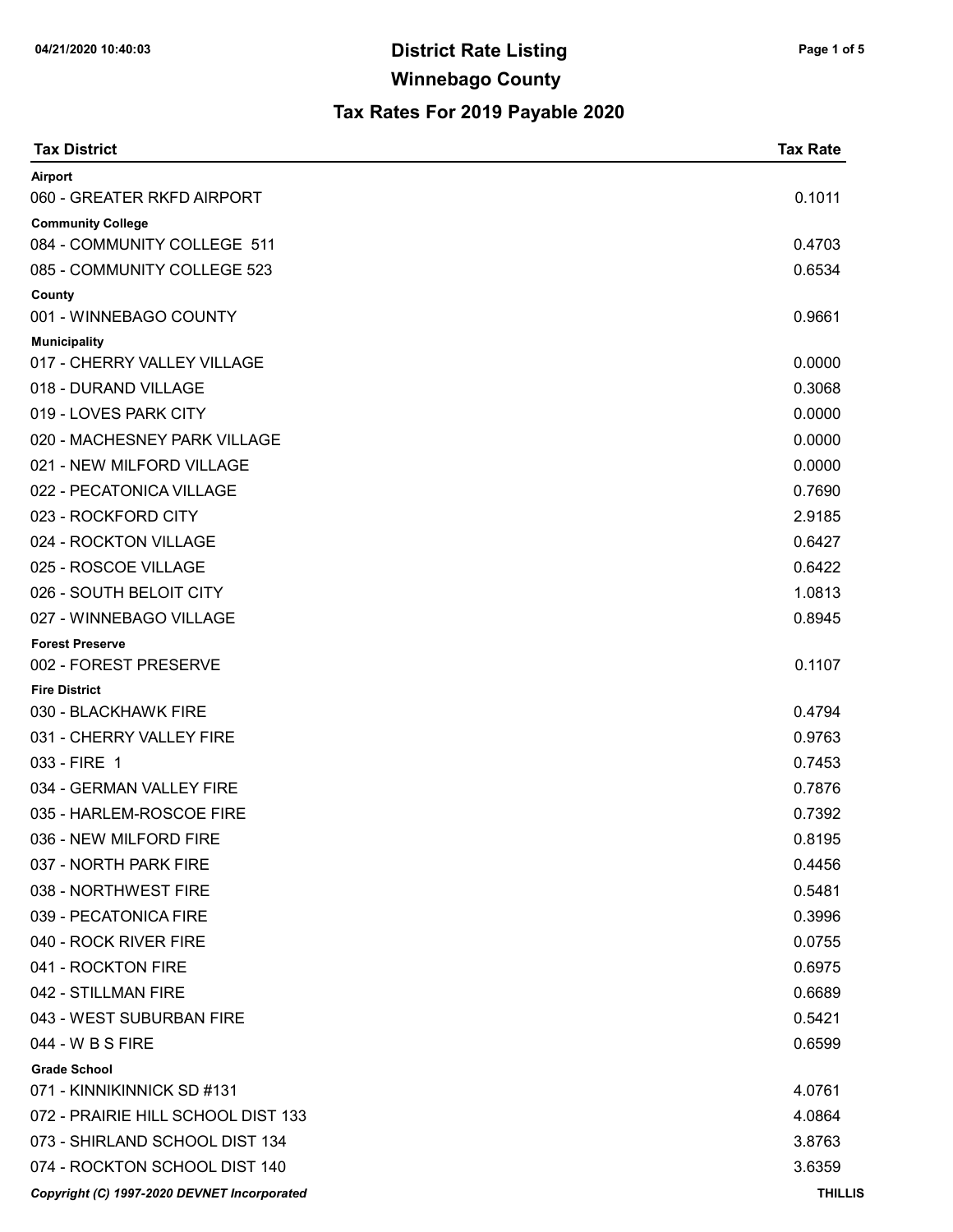| <b>Tax District</b>                                 | <b>Tax Rate</b> |
|-----------------------------------------------------|-----------------|
| <b>High School</b>                                  |                 |
| 077 - HONONEGAH HIGH SD #207                        | 2.6611          |
| <b>Library District</b>                             |                 |
| 054 - CHERRY VALLEY LIBRARY                         | 0.3761          |
| 055 - NORTH SUBURBAN LIBRARY                        | 0.2909          |
| 056 - PECATONICA LIBRARY                            | 0.1917          |
| 057 - TALCOTT FREE LIBRARY                          | 0.2875          |
| 058 - WINNEBAGO LIBRARY                             | 0.2078          |
| 059 - ROCKFORD CITY LIBRARY                         | 0.4564          |
| <b>Libraries</b><br>061 - SOUTH BELOIT CITY LIBRARY | 0.2008          |
| <b>Multi-Township Dist</b>                          |                 |
| 101 - BU/HA/SH MULTI TOWNSHIP                       | 0.0422          |
| 102 - DU/LA MULTI TOWNSHIP                          | 0.0399          |
| 124 - PE/SE MULTI TOWNSHIP                          | 0.0536          |
| <b>Park District</b>                                |                 |
| 046 - ROCKFORD PARK DISTRICT                        | 1.0334          |
| 047 - SUMNER PARK                                   | 0.1434          |
| 048 - WINNEBAGO PARK DISTRICT                       | 0.1275          |
| 049 - SEWARD PARK DISTRICT                          | 0.1508          |
| <b>Road District</b>                                |                 |
| 110 - BURRITT TWSP ROAD                             | 0.1976          |
| 111 - CHERRY VALLEY TWSP ROAD                       | 0.2608          |
| 112 - DURAND TWSP ROAD                              | 0.2797          |
| 113 - HARLEM TWSP ROAD                              | 0.0462          |
| 114 - HARRISON TWSP ROAD                            | 0.2012          |
| 115 - LAONA TWSP ROAD                               | 0.1953          |
| 116 - OWEN TWSP ROAD                                | 0.1976          |
| 117 - PECATONICA TWSP ROAD                          | 0.1862          |
| 118 - ROCKFORD TWSP ROAD                            | 0.1327          |
| 119 - ROCKTON TWSP ROAD                             | 0.1506          |
| 120 - ROSCOE TWSP ROAD                              | 0.1698          |
| 121 - SEWARD TWSP ROAD                              | 0.4297          |
| 122 - SHIRLAND TWSP ROAD                            | 0.1161          |
| 123 - WINNEBAGO TWSP ROAD                           | 0.1922          |
| <b>Sanitary Districts</b>                           |                 |
| 050 - DURAND SANITARY                               | 0.0411          |
| 051 - ROCK RIVER WATER REC                          | 0.1848          |
| 053 - SEWARD SANITARY                               | 0.0880          |
| <b>Special Districts</b>                            |                 |
| 062 - RKFD - WINN DRAINAGE                          | 0.0405          |
| Copyright (C) 1997-2020 DEVNET Incorporated         | <b>THILLIS</b>  |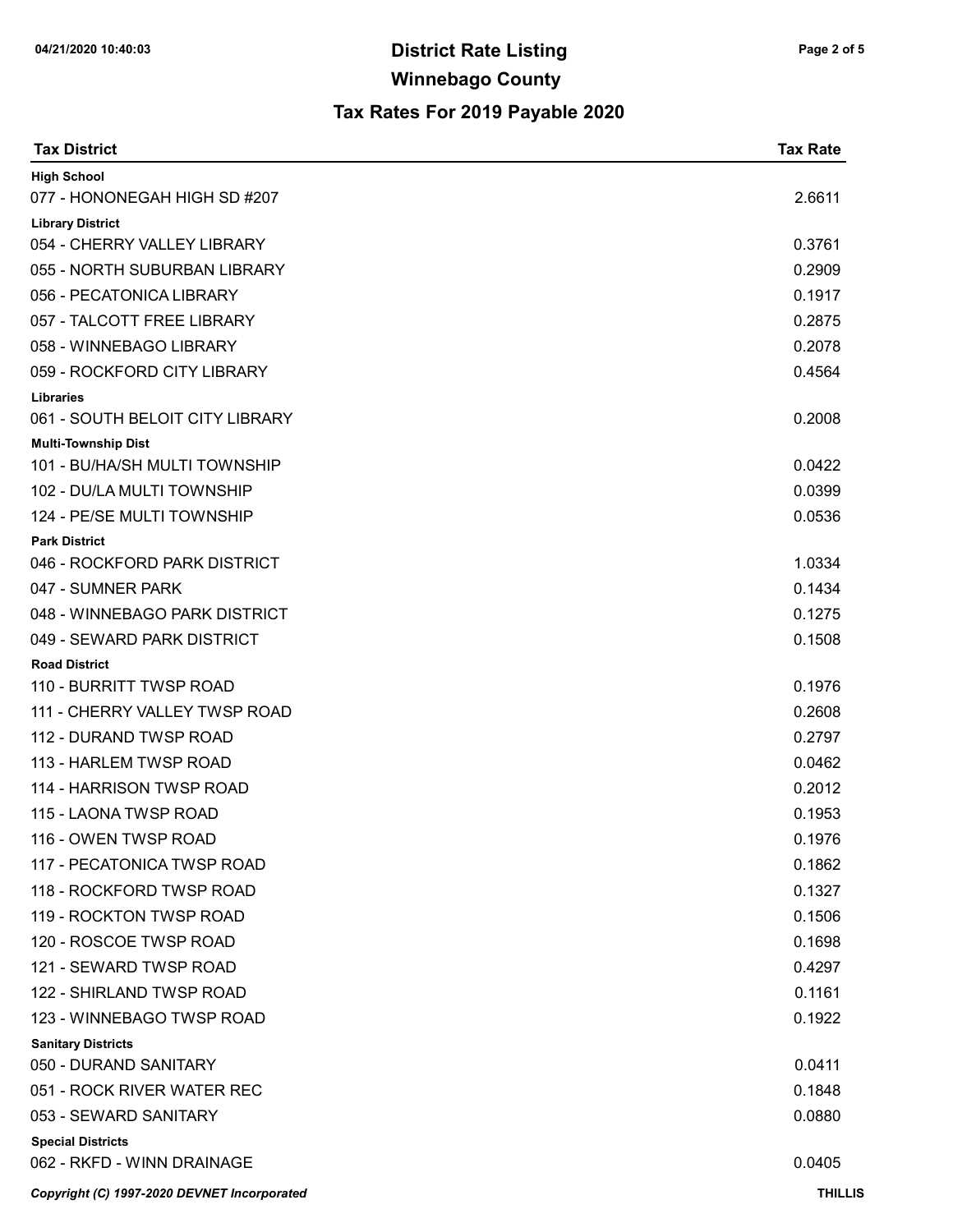| <b>Tax District</b>                         | <b>Tax Rate</b> |
|---------------------------------------------|-----------------|
| <b>Special Districts</b>                    |                 |
| 109 - COUNTRY OAKS SSA                      | 0.0000          |
| 136 - HARVEST HILLS SSA                     | 0.0000          |
| 155 - PERRYVILLE ROAD SSA                   | 0.0000          |
| 156 - OLDE RIVER RIDGE PLAT 6 SSA           | 0.0000          |
| 158 - I-39 BAXTER ROAD SSA                  | 0.0000          |
| 160 - SOUTH BELOIT SSA 1                    | 0.0000          |
| 161 - SOUTH BELOIT SSA 2                    | 0.0000          |
| 162 - SOUTH BELOIT SSA 3                    | 0.0000          |
| 163 - SOUTH BELOIT SSA 4                    | 0.0000          |
| 169 - SOUTH BELOIT SSA 5                    | 0.0000          |
| 170 - SOUTH BELOIT SSA 6                    | 0.0000          |
| 171 - SOUTH BELOIT SSA 7                    | 0.0000          |
| 172 - SOUTH BELOIT SSA 8                    | 0.0000          |
| 173 - SOUTH BELOIT SSA 9                    | 0.0000          |
| 174 - SOUTH BELOIT SSA 10                   | 0.0000          |
| 175 - SPRING CREEK LAKES MAINT SSA 3        | 0.0000          |
| 176 - LOVES PARK MAINT SSA 6                | 0.0000          |
| <b>Street Light Dist</b>                    |                 |
| 064 - LINCOLN-ACRES STREET LIGHT            | 0.0000          |
| 065 - WASHINGTON PARK STREET LIGHT          | 0.8396          |
| <b>TIF Districts</b>                        |                 |
| 052 - PRESTON & CENTRAL TIF                 | 0.0000          |
| 063 - WESTSIDE TIF #2                       | 0.0000          |
| 066 - EAST STATE & ALPINE TIF               | 0.0000          |
| 067 - WEST STATE & CENTRAL TIF              | 0.0000          |
| 068 - WEST STATE & KILBURN TIF              | 0.0000          |
| 088 - NORTH MAIN & AUBURN TIF               | 0.0000          |
| 089 - JACKSON SCHOOL TIF                    | 0.0000          |
| 093 - NORTH MAIN TIF                        | 0.0000          |
| 094 - GLOBAL TRADE TIF #1                   | 0.0000          |
| 098 - MACHESNEY PARK TIF                    | 0.0000          |
| 104 - SOUTH ROCKFORD TIF                    | 0.0000          |
| 105 - LINCOLNWOOD TIF                       | 0.0000          |
| 106 - DURAND VILLAGE TIF                    | 0.0000          |
| 107 - SPRINGFIELD CORNERS TIF               | 0.0000          |
| 125 - WAGON WHEEL TIF                       | 0.0000          |
| 126 - RIVER OAKS TIF                        | 0.0000          |
| 127 - GARRISON SCHOOL TIF                   | 0.0000          |
| 128 - KISHWAUKEE & HARRISON TIF             | 0.0000          |
| Copyright (C) 1997-2020 DEVNET Incorporated | <b>THILLIS</b>  |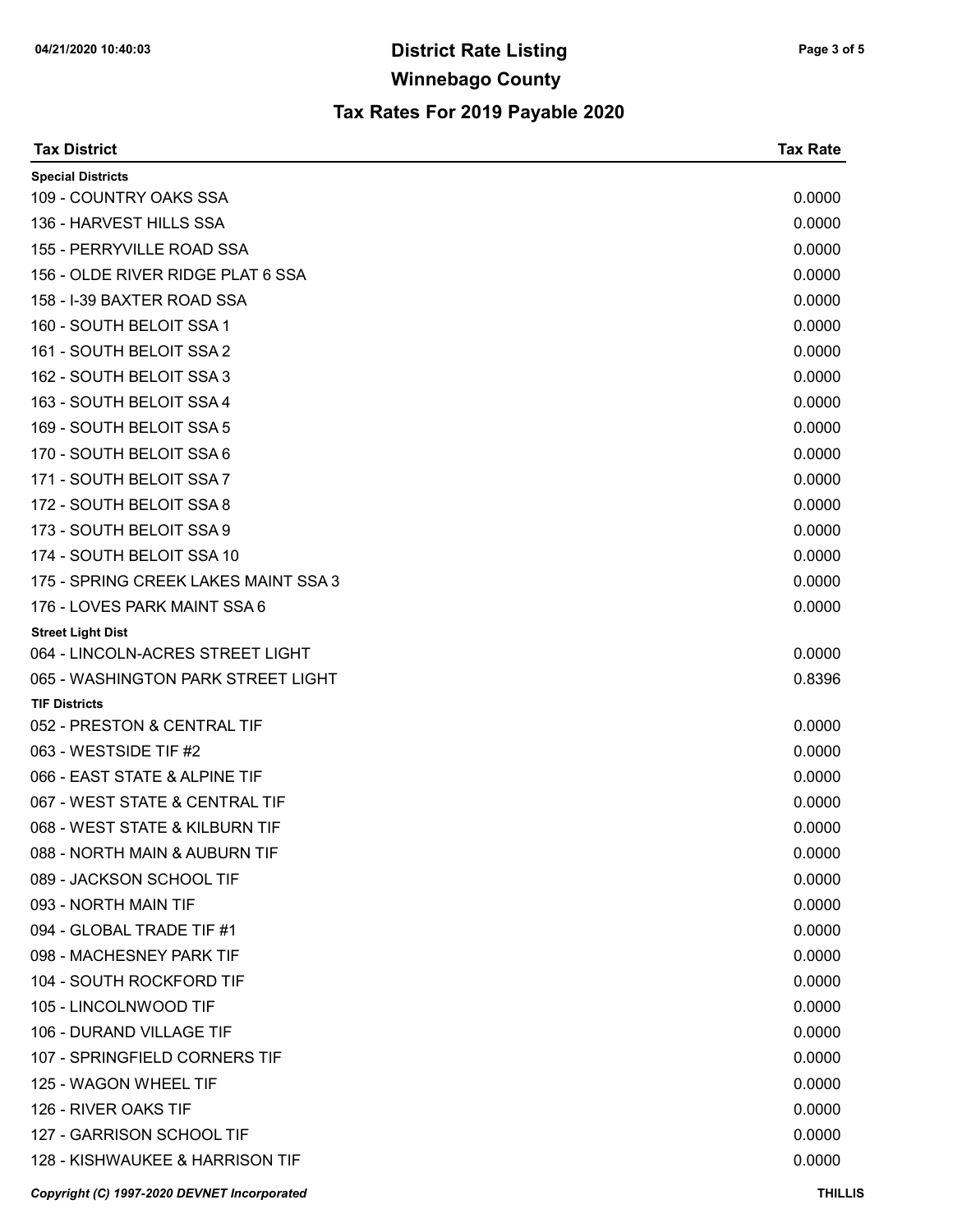| <b>Tax District</b>                         | <b>Tax Rate</b> |
|---------------------------------------------|-----------------|
| <b>TIF Districts</b>                        |                 |
| 129 - LINCOLNWOOD TIF #2                    | 0.0000          |
| 130 - HOPE VI TIF                           | 0.0000          |
| 132 - NORTH 2ND TIF LOVES PARK              | 0.0000          |
| 133 - GLOBAL TRADE TIF #2                   | 0.0000          |
| 134 - ASSISTED LIVING/ RIVER HOUSING TIF    | 0.0000          |
| 135 - NORTH 2ND TIF MACHESNEY PARK          | 0.0000          |
| 137 - MAIN & WHITMAN TIF                    | 0.0000          |
| 138 - MIDTOWN TIF                           | 0.0000          |
| 139 - KISHWAUKEE & HARRISON TIF #2          | 0.0000          |
| 140 - FORMER BELOIT CORP TIF                | 0.0000          |
| 141 - GLOBAL TRADE TIF #3                   | 0.0000          |
| 142 - RIVER DISTRICT NORTH TIF              | 0.0000          |
| 143 - BROADWAY TIF                          | 0.0000          |
| 144 - EAST RIVER TIF                        | 0.0000          |
| 145 - SUMNER ROAD / GROVE ST TIF            | 0.0000          |
| 146 - LOVES PARK CORP CENTER TIF            | 0.0000          |
| 147 - WESTSTONE TIF                         | 0.0000          |
| 148 - NORTH WILLOW CREEK TIF                | 0.0000          |
| 149 - SOUTH WILLOW CREEK TIF                | 0.0000          |
| 150 - GLOBAL TRADEPARK SOUTH TIF            | 0.0000          |
| 151 - I-39 / BAXTER ROAD TIF                | 0.0000          |
| 152 - ZENITH CUTTER TIF                     | 0.0000          |
| 153 - SPRING CREEK LAKES TIF                | 0.0000          |
| 154 - FORMER WARNER ELECTRIC TIF            | 0.0000          |
| 157 - JEFFERSON / NORTH 3RD ST TIF          | 0.0000          |
| 159 - MULFORD & EAST STATE STREET TIF       | 0.0000          |
| 164 - AUBURN STREET TIF                     | 0.0000          |
| 165 - FOREST HILLS ROAD TIF                 | 0.0000          |
| 166 - GARDNER / BLACKHAWK TIF               | 0.0000          |
| 167 - VILLAGE OF ROCKTON DOWNTOWN TIF       | 0.0000          |
| 168 - AMEROCK HOTEL TIF                     | 0.0000          |
| 177 - SOUTH MAIN-ROCK ST TIF                | 0.0000          |
| Township                                    |                 |
| 003 - BURRITT TOWNSHIP                      | 0.1731          |
| 004 - CHERRY VALLEY TOWNSHIP                | 0.1334          |
| 005 - DURAND TOWNSHIP                       | 0.1750          |
| 006 - HARLEM TOWNSHIP                       | 0.1079          |
| 007 - HARRISON TOWNSHIP                     | 0.1221          |
| 008 - LAONA TOWNSHIP                        | 0.1199          |
| Copyright (C) 1997-2020 DEVNET Incorporated | <b>THILLIS</b>  |